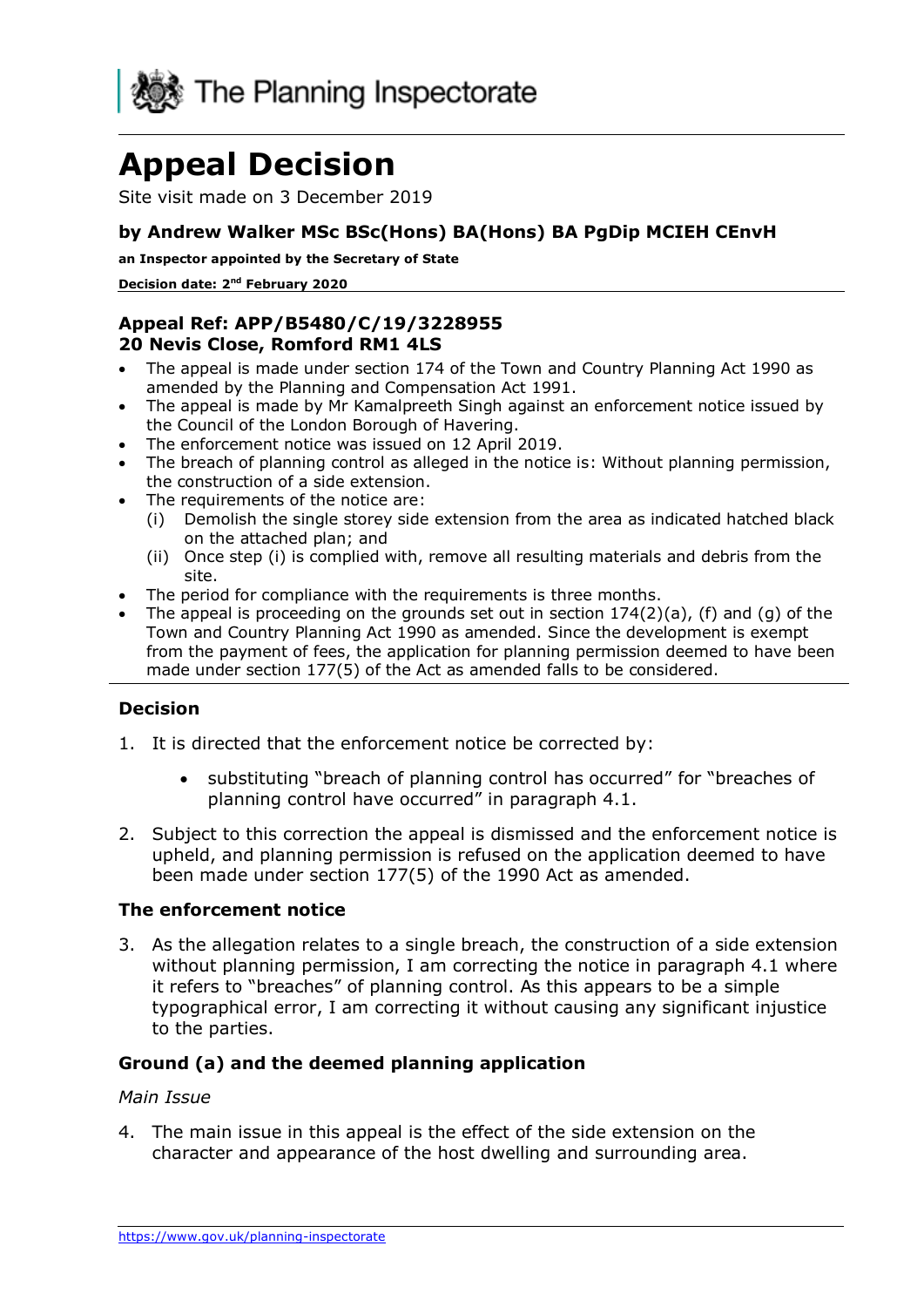#### *Reasons*

- 5. The appeal property is a 2-storey semi-detached house on a corner plot in a predominantly residential area. Before the construction of the appeal development, the property had already been significantly extended by a part single-storey, part 2-story extension on the side adjacent to the corner junction facing Helmsdale Road. That extension had been approved by the Council with conditions (the approved extension)<sup>1</sup>.
- 6. Notwithstanding that the appeal extension is single storey and approximately 2m wide, and despite being set very slightly back from the frontage of the host dwelling, it occupies the space between the 2-storey side element of the with the rear elevation of the approved extension, it directly abuts the footway for a significant distance and is highly visible in the streetscene. approved extension and Helmsdale Road. Extending rearwards to correspond
- 7. In combination with the built form of the host dwelling and approved extension, and notwithstanding its glass panelled roof, the side extension is experienced from Helmsdale Road as a bulky and unacceptably dominant feature. The long expanse of rendered concrete and absence of fenestration on the side elevation, with a gutter overhanging the footway, further heighten the sense of unattractive overdevelopment in the visually-sensitive location of the corner junction.
- 8. While the walls of the new extension have been painted dark grey to match the colour of the ground floor of the property, the resulting contrast with the cream-painted upper elevation of the approved extension serves to reinforce the addition of the appeal development and the unacceptable contribution it makes to the mass and bulk of the dwelling as a whole.
- 9. The appellant has referred to the boundary walls of other corner properties in the area abutting the footway. I have not been provided with specific examples. Although locally there appear to be corner properties with boundary treatments abutting the footway in places, I am not aware of any side extensions in the locality which directly abut the footway in a similar way to the appeal development or adversely impact upon the streetscene to an equivalent extent.
- 10. For all of the above reasons, the appeal development causes significant harm to the character and appearance of the host dwelling and the surrounding area. As such it is conflict with Policy DC61 of the London Borough of Havering Core Strategy and Development Control Policies Development Plan Document (2008) which seeks to protect the character and appearance of places. It is also in conflict with the design principles in Chapter 12 of the National Planning Policy Framework (the Framework).

### *Other Matters*

 11. The appellant refers to the presumption in favour of sustainable development in the Framework. However, the presumption does not apply in this appeal as the development is not in accordance with development plan policies.

<sup>&</sup>lt;sup>1</sup> P0100.18